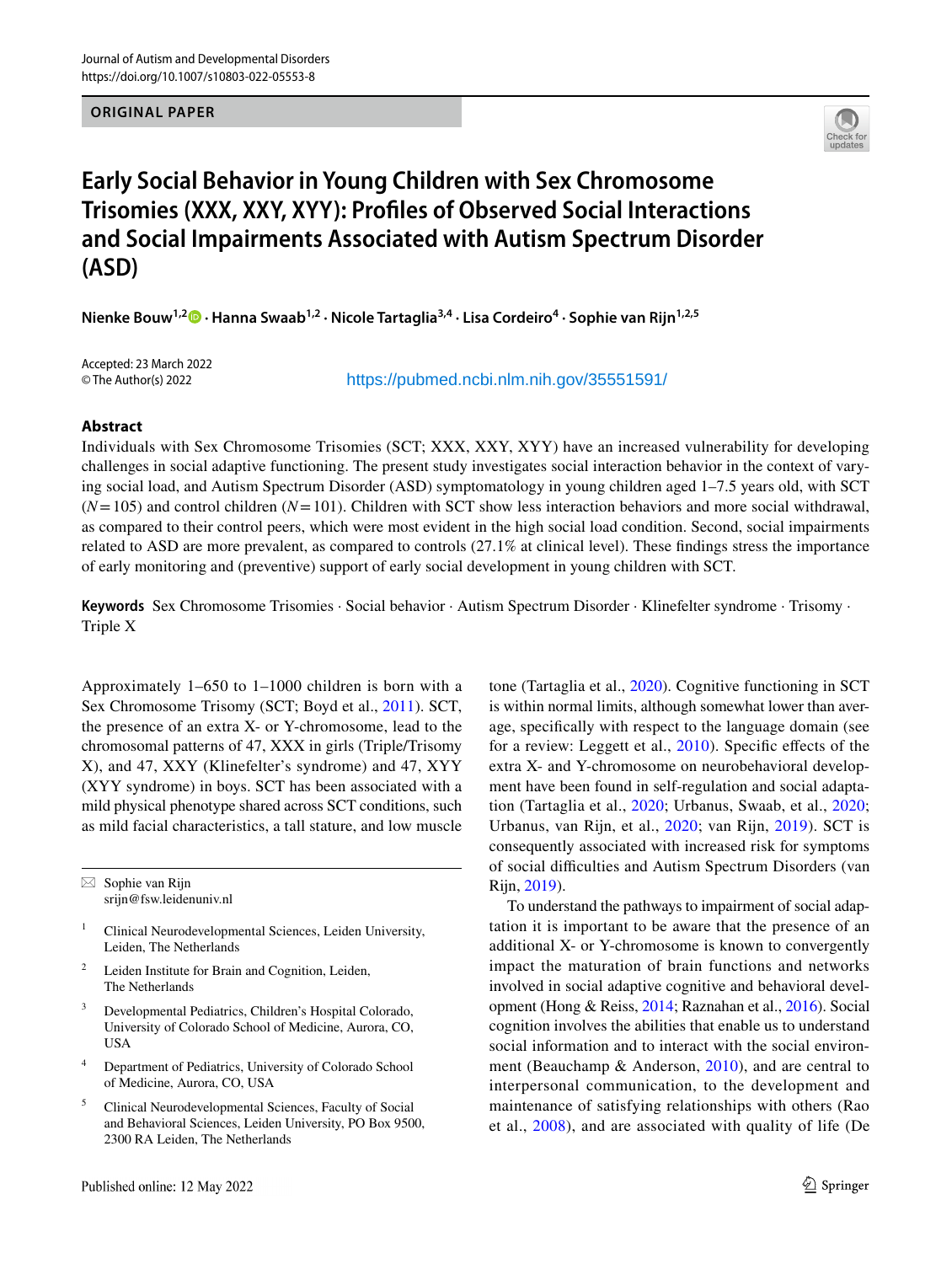Vries & Geurts, [2015](#page-12-8)). Since social adaptive development is anchored in early brain maturation and because the frst years of life are important for rapid maturation and specialization of the social brain network, this period may mark a key period for the development of appropriate processing of social information, allowing successful social interaction with others (Grossmann & Johnson, [2007\)](#page-12-9). It is therefore especially important to investigate the impact of SCT on social cognitive and social behavior during the early stages of childhood, to identify early markers of an 'at risk' social development. The current study was designed to investigate early social behaviors with a focus on provide insights into that, and focuses on the early impact of SCT on social interaction behaviors and risk on social impairments related to ASD in children aged 1–7.5 years.

Although individuals with SCT have unique and varying developmental profiles, there is sufficient evidence that, on average, the social behavioral presentation of SCT is characterized by challenges in social functioning. School-aged children, adolescents and adults with SCT may show shy, withdrawn and anxious social behavior, as well as difficulty with forming personal relationships, and with taking initiative in social contact (Bender et al., [1999](#page-11-2); Otter et al., [2010](#page-12-10); Ross et al., [2012](#page-12-11); van Rijn et al., [2014](#page-13-0)). The outcomes of these studies suggest that individuals with SCT from school age on are at risk of experiencing difficulties in social adaptive functioning. However, research on social development before the age of six years is extremely limited. In order to sensitively and objectively explore the impact of SCT on social functioning early in development, we studied social interaction behaviors of young children with SCT during structured behavior observations. Increasing social interaction skills are necessary for developing the capacity to deal with more complex social information with more social information and a higher pressure to react in a social adaptive way (Soto-Icaza et al., [2015\)](#page-12-12). We were therefore interested whether and how young children with SCT shape their social interaction behavior under varying levels of social load during social interactions. We manipulated the social load factor during the social interaction observation from provided social interactions with a low social load, in which the adult provided a play example for the child to follow but did not maintain the interaction, to a social interaction with no social load in which the adult remains passive in which it was up to the child to initiate and continue the interaction, and fnally a social interaction with a high social load in which the adult gave the child directions and cues in a stable and high frequency which could lead to some minor stress in the child (Krug et al., [2008](#page-12-13)).

The severity of the impact of SCT on social development is illustrated by reports of increased risk for social impairments that are associated with ASD symptomatology in SCT. ASD is a clinical classifcation of neurobehavioral

problems resulting in persistent defcits in social interaction and communication, and by repetitive behaviors and restricted interests (DSM; American Psychiatric Association, [2013\)](#page-11-3). Compared to a worldwide prevalence rate of ASD of 0.6% in the general population (Elsabbagh et al., [2012\)](#page-12-14), prevalence of ASD has been shown to be higher in SCT. On average across studies, depending on the ascertainment methods, diagnostic measurements and criteria used, 15% (range 10.8–20%) of individuals with 47, XXX meet full ASD criteria; 18% (range 10–27%) of individuals with 47, XXY and 30% (range 19–43%) of individuals with 47, XYY (see for a review: van Rijn, [2019](#page-12-4)). Rather than investigating the risk for ASD symptomatology as a categorical phenomenon, previous studies have also explored the impact of SCT on a range of social behavioral symptoms associated with ASD. These studies found high levels of ASD symptomology from school age onwards, with a relative strength with regard to social awareness and social motivation for boys and girls with an extra X-chromosome and a strength in social motivation for boys with 47, XYY (Cordeiro et al., [2012;](#page-12-15) Tartaglia et al., [2010](#page-12-16); van Rijn et al., [2014](#page-13-0); Wilson et al., [2019](#page-13-1)). However, these studies had broad age ranges from childhood to early adulthood, and did not investigate the impact of SCT on social impairments very early in life. To explore the extent to which early social vulnerabilities refect high levels of symptoms that may belong to ASD, the present study investigates the impact of SCT on social impairments in the domains of social awareness, social cognition, social communication, social motivation and if there are restricted interests and repetitive behaviors during the frst years of life.

Learning more about the early social development of children with SCT will shed light on early neurocognitive and neurobehavioral pathways to social challenges and related psychopathology later in life of children, adolescents and adults with SCT. Urgency for this knowledge is stressed by the increasing number of children diagnosed with SCT, as a result of advanced technology to screen for genetic variations before birth (i.e. NIPT; Samango‐Sprouse et al., [2017](#page-12-17); Tartaglia et al., [2020\)](#page-12-0). This growing group of prenatally diagnosed children with SCT also provides us with the unique opportunity to prospectively explore neurobehavioral profles of a genetic at risk population, even before the behavioral phenotype of the genetic condition is revealed. That is to say, exploring early neurobehavioral profles helps us to understand developmental pathways leading up to behavioral symptoms of SCT. In the literature, vulnerabilities in individuals with SCT are predominantly described in terms of global cognitive (i.e. intellectual functioning) and language deficits (Boada et al., [2009](#page-11-4); Leggett et al., [2010](#page-12-1); Ross et al., [2009](#page-12-18)), although recent studies also explored the impact of SCT on other neurocognitive outcomes, such as social cognition and executive functioning (see for reviews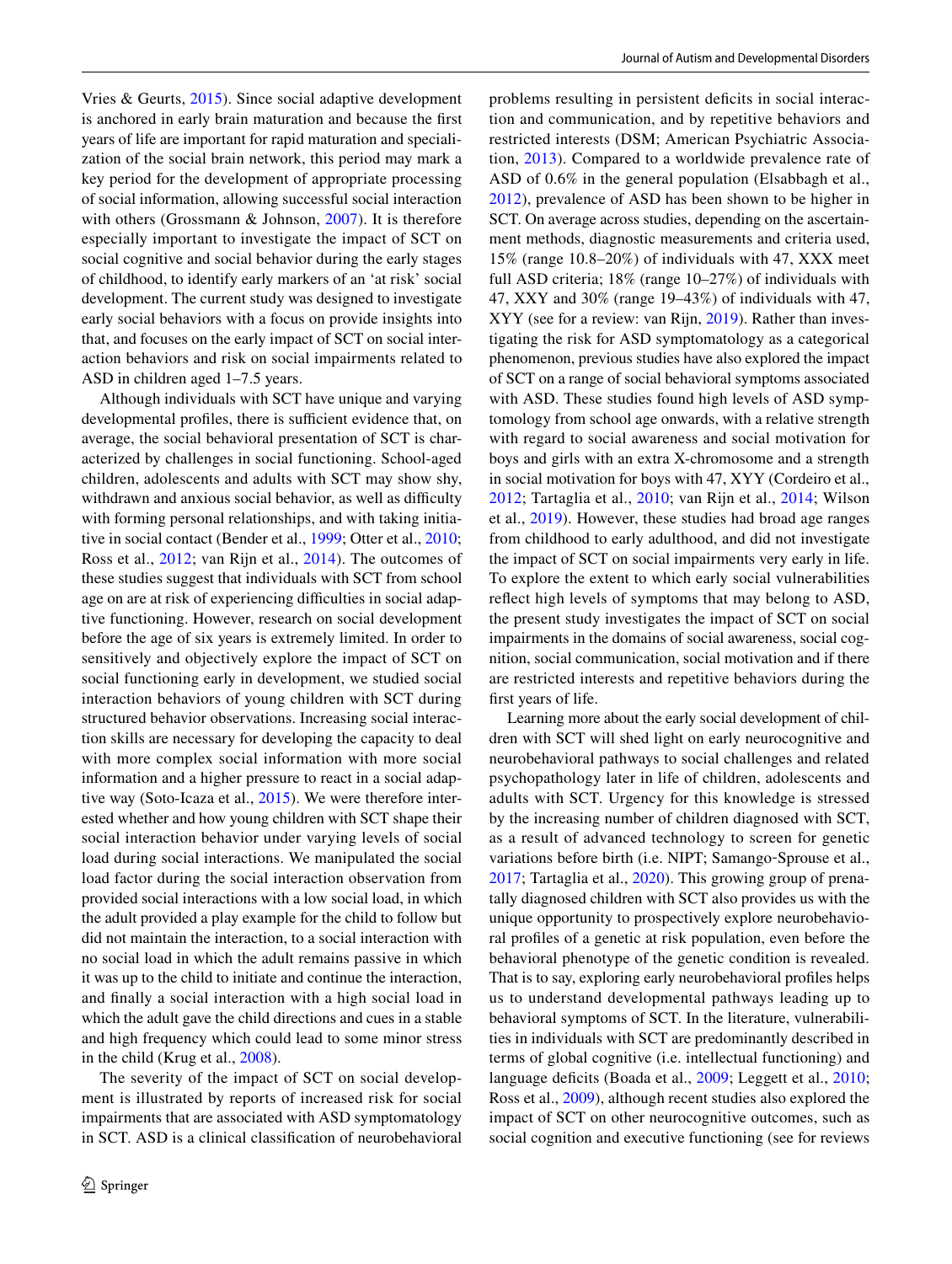of fndings in school age children and adolescents: van Rijn, [2019;](#page-12-4) Urbanus, Swaab, et al., [2020](#page-12-2); Urbanus, van Rijn, et al., [2020](#page-12-3)). Although speculative, difficulties in coping with the social environment may not only be the result of a lower general understanding of the environment, but also lower levels of abilities to interact with the environment in terms of language and communication. A socially vulnerable developmental course may also be related to specifc early impacts of SCT on social (cognitive) abilities such as being aware of social information, understanding social information, and shaping social interaction behaviors such as smiling, eye contact and imitation. Support for this hypothesis comes from recent studies that found an early impact of SCT on social cognition (Bouw et al., [2021](#page-11-5)), and social behavioral problems (Urbanus, Swaab, et al., [2020;](#page-12-2) Urbanus, van Rijn, et al., [2020](#page-12-3)). We therefore studied the role of global cognitive and language abilities in social adaptive behavior of children with SCT.

The current study aims to explore the early impact of SCT on profles of social interaction behaviors under diferent levels of social load, and parent-reported social impairments associated with ASD in young children aged 1–7 years old, with regard to the type of vulnerability, the age dynamics and clinical severity of these behaviors. Second to these main research questions, we investigate the role of cognitive and language development on social outcomes, and to what degree the specifc karyotypes (XXX vs. XXY vs. XYY) vary in risk for social vulnerabilities. Based on the relevance of the extra X- and Y- chromosome on brain networks that underlie the development of social adaptive behavior, and reported vulnerability for social difficulties in individuals with SCT, we hypothesized that on average young children with SCT might show less well developed social interaction abilities and elevated social impairments associated with ASD, as compared to a control sample. We also hypothesized a specifc efect of SCT on social functioning, that is to say that the impact of SCT on social functioning is independent of global cognitive and language development.

## **Methods**

#### **Participants**

The present study is part of a larger ongoing longitudinal study (the TRIXY Early Childhood Study—Leiden, The Netherlands), which includes children with SCT and nonclinical controls aged 1–7.5 years. The TRIXY Early Childhood Study aims to identify neurodevelopmental risk in young children with an extra X or Y chromosome.

A group of 105 children with SCT (range 1–7.5 years old;  $M_{\text{age}} = 3.66$ ,  $SD = 1.94$ ) was included in this study, as well as a population-based sample of 101 children (44 boys;  $M<sub>age</sub> = 3.61, SD = 1.63$ . Mean age did not differ between groups  $(t(204)=0.21, p=0.837)$ . The SCT group consisted of 33 girls with 47, XXX (31.4%), 50 boys with 47, XXY (47.6%) and 22 boys with 47, XYY (21.0%). Age did not difer between karyotypes  $(F(2,102)=2.81, p=0.065)$ . Recruitment and assessment took place at two sites: the Trisomy of the X and Y chromosomes (TRIXY) Expert Center at Leiden University (LUBEC) in Leiden, The Netherlands, and the eXtraordinary Kids Clinic in Developmental Pediatrics at Children's Hospital Colorado in the USA. Children in the SCT group were recruited in cooperation with the clinical genetics departments (from The Netherlands and Colorado, USA), as well as through patient-advocacy groups and social media postings. The diagnosis of SCT was defned by trisomy in at least 80% of the cells, which was confrmed by standard karyotyping. Seventy-one children (67.6%) were diagnosed prenatally (20 girls with XXX, 36 boys with XXY, 15 boys with XYY), and 34 children (32.4%); postnatally (13 girls with XXX, 14 boys with XXY, 7 boys with XYY). As ASD cannot be diagnosed prior to age 2, diagnosis status was available for 68% of the sample. Within this group, three parents reported that their child received a clinical diagnosis of ASD (1 boy with XXY, 2 boys with XYY).

For the SCT group, recruitment strategy was assessed, and three subgroups were identifed: (1) 'active prospective follow-up', which included families who were actively followed after prenatal diagnosis (51.4% of the SCT group), (2) 'Information seeking parents', which included families who were actively looking for more information about SCT without having specifc concerns about the behavior of their child (29.5% of the SCT group), and (3) 'Clinically referred cases', which included families seeking professional help based on specifc concerns about their child's development (19.0% of the SCT group). Twenty-four out of 50 boys with 47, XXY had received testosterone treatment (48.0%).

Control children were recruited from the western part of The Netherlands, and approached with information brochures about the study. All participants (child and parents) were Dutch or English speaking, had normal or corrected-tonormal vision, and did not have a history of traumatic brain injury. For ethical reasons, children in the control group were not subjected to genetic screening, as these children were meant to be a representation of the general population. As the prevalence of SCT is  $\sim$  1 in 1000, the risk of having one or more children with SCT in the control group was considered minimal and acceptable.

## **Measurements and Instruments**

#### **Structured Observations of Social Interactions: ASIEP‑3**

The Interaction subtest of the Autism Screening Instrument for Educational Planning—Third Edition (ASIEP-3;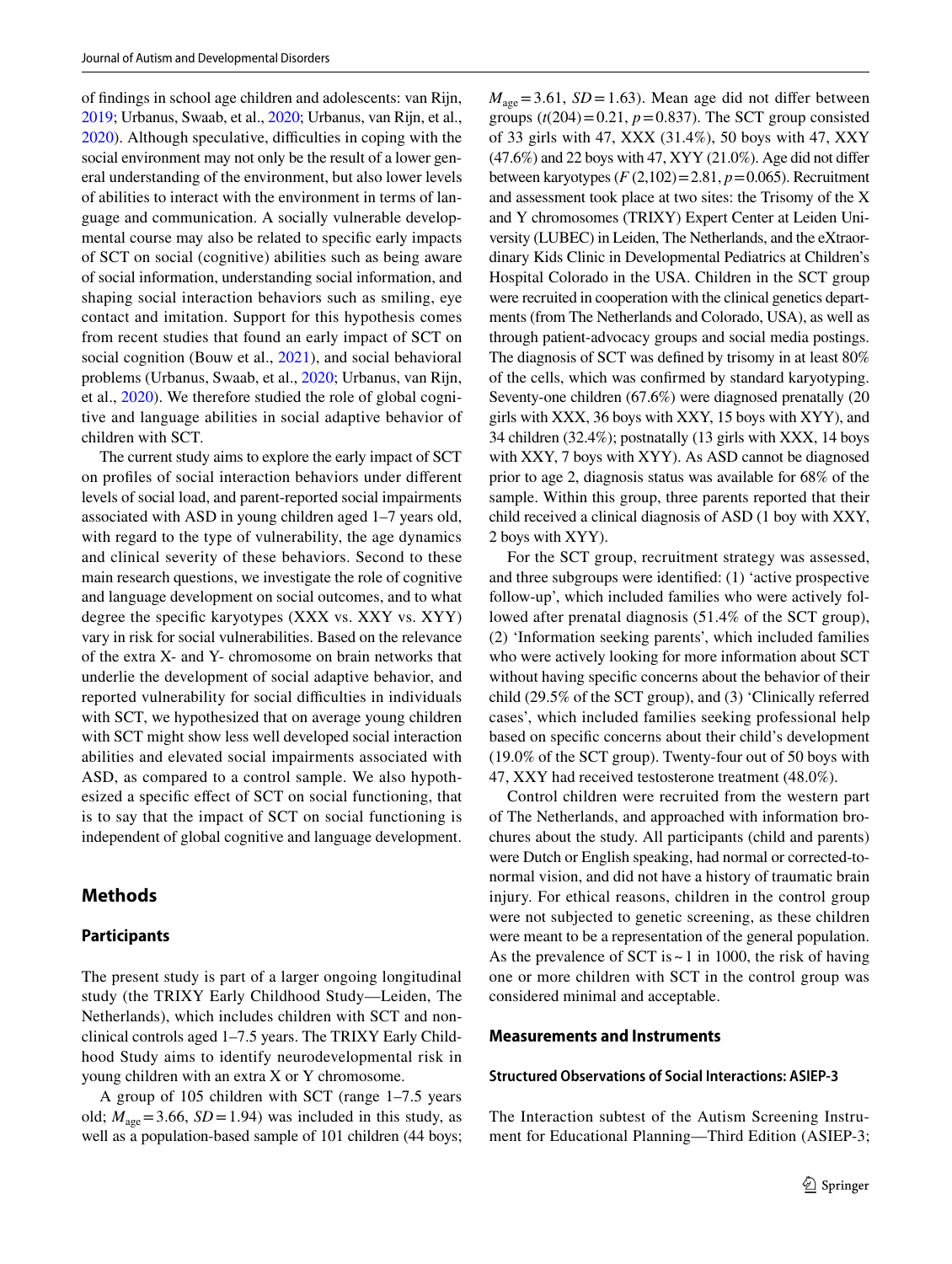Krug et al., [2008\)](#page-12-13) was administered, in order to measure social interaction behaviors including spontaneous social responses, acknowledgement of direct requests, and the ability of the child to socially interact with an examiner under diferent conditions of external social load. The ASIEP-Interaction subtest is a time structured and standardized play setting, and consists of three diferent environmental conditions of four minutes each that were always administrated in the same order: (1) the active modeling condition: basic inviting parallel play modelled by the examiner, defned as the low social load condition, (2) the passive/no interaction condition: the withdrawal of engagement and attention by the examiner, defned as the no social load condition, and (3) the direct cues condition: the examiner gives specifc cues and directions to the child, defned as the high social load condition. The examiner used age appropriate toys and activities during the play situation, as well as language appropriate for the skill level of the child. See Cordeiro et al., ([2012\)](#page-12-15) for additional descriptions of the interaction assessment, and Fig. [1](#page-3-0) for an overview of the three conditions and task administration descriptions.

The ASIEP was video recorded and scored afterwards by trained independent raters, based on the procedures described by Krug et al., ([2008\)](#page-12-13). Raters were not involved in the assessment, and blind to the child's group membership and karyotype. The videos were scored at 10-s intervals, and the observed behaviors were scored into one of four behavior codes: (1) Interaction, e.g. the child responds, initiates, touches or complies, (2) Constructive Independent Play, e.g. independent play without social interaction, (3) No Response, e.g. no observable behavior or response of the child, or self-stimulation and self-abuse, or (4) Aggressive behavior, e.g. tantrums, hits, cries, bites, etc.. The codes

are summed yielding counts for each of these four behavior codes, within the three conditions (i.e. absent, low and high social load), and an overall total score (possible range  $0-48$ ).

## **Social Impairments Associated with Autism Spectrum Disorder (ASD): SRS‑2**

In order to measure ASD symptomology, the primary parent of the child completed the Social Responsiveness Scale— Second Edition (SRS-2; Constantino & Gruber, [2012](#page-12-19)). The SRS is a 65item parent-report questionnaire, designed to quantify ASD related social impairments. Dependent on the age of the child, two diferent versions of the SRS-2 were administrated to the primary caregiver of the child: the SRS—Preschooler version (children aged 3–4 years old) and the SRS—School age version (children aged 4–7.5 years old). Examples of items are: 'Is able to understand the meaning of other people's tone of voice and facial expressions' and 'Responds appropriately to mood changes in others (for example, when a friend's or playmate's mood changes from happy to sad)'. The parent rated the behavior of the child over the past six months on each item using a 4-point Likert scale ranging from 1 'not true' to 4 'almost always true', yielding a raw total score and gender-normed T-score on fve subdomains of ASD symptoms (social awareness, social cognition, social communication, social motivation and restricted interests or repetitive behavior). Higher raw and T-scores indicate parental report of a higher and more severe presence of ASD symptoms. In addition to average behavioral outcomes on the fve subdomains, we were also interested in percentages of children with SCT that had scores above clinical cut-of, indicating clinical risk of ASD. T-scores were used to calculate risk of ASD symptoms that



<span id="page-3-0"></span>**Fig. 1** Administration of ASIEP-3, Interaction Assessment. Conditions of social load: administration and examples of statements ( adapted from Cordeiro et al., 2020)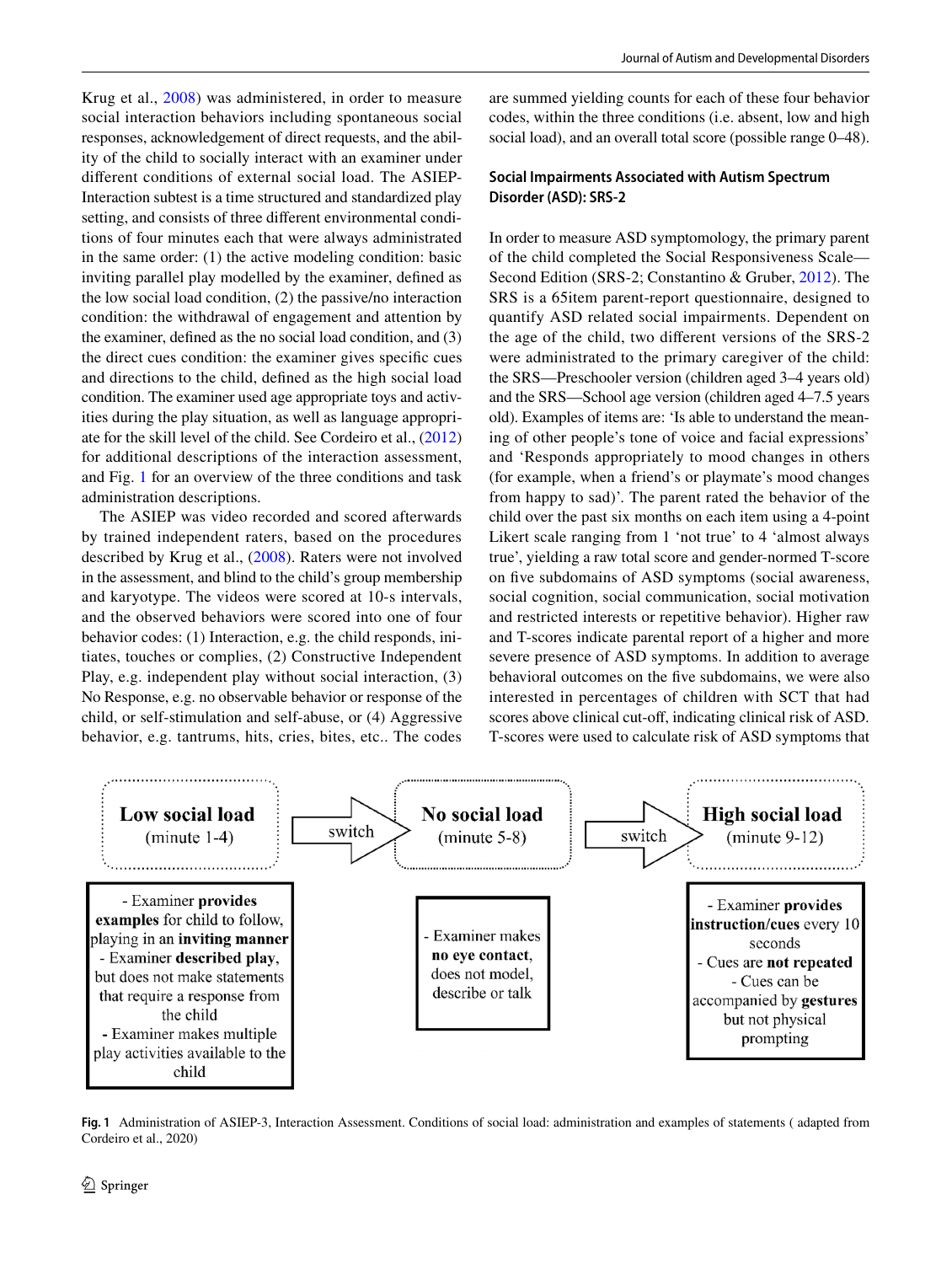are clinically relevant and associated with clinical diagnosis of ASD. T-scores between 65 and 75 correspond to a 'moderate' range of severity, and scores of 76 and higher are in the 'severe' range. The SRS-2 has strong internal consistency (Constantino & Gruber, [2012](#page-12-19)), and extensive proof of validity (Bruni, [2014](#page-11-6)).

#### **Global Level of Cognitive and Language Development**

In order to measure global level of intelligence, receptive and expressive language, developmental age appropriate instruments were used. The Bayley—Third Edition (cognitive, receptive language and expressive language scale; Bayley, [2006](#page-11-7)) was administered to 1–2 year old children. In the older children four subtests of the Wechsler Preschool and Primary Scales of Intelligence—Third Edition (WPPSI-III; Wechsler, [2002\)](#page-13-2) were used to estimate global level of intelligence (children aged 3 years: Block Design, Receptive Vocabulary, Information, Object Assembly; children aged 4 years and older: Block Design, Matrix Reasoning, Vocabulary, and Similarities). For children aged 4 years and older, Total IQ estimates were calculated based on this short form version of the WPPSI-III (Hurks et al., [2016](#page-12-20)). The Peabody Picture Vocabulary Test—Third Edition (PPVT-III; Dunn & Dunn, [1997\)](#page-12-21) was used to measure receptive language level in children aged 3 years and older. To assess expressive language skills, the Clinical Evaluation of Language Fundamentals—Preschool, Second Edition, was administrated to children of 3 years and older (CELF-Preschool; Wiig et al., [2004](#page-13-3)).

# **Ethical Approval and Informed Consent**

This study was approved by the Ethical Committee of Leiden University Medical Center, The Netherlands, and the Colorado Multiple Institutional Review Board (COMIRB) in Colorado, USA. Signed informed consent was obtained from the parents/guardians of all participating children, according to the declaration of Helsinki.

#### **Study Procedures**

Assessment took place at various sites (Colorado (USA) and The Netherlands) either in a quiet room at the university or at home. To standardize the testing environment, the testing set-up and research protocols were identical for all sites. Researchers from Leiden University were responsible for project and data-management (i.e., training and supervision of researchers processing and scoring of data). Administration of the WPPSI-III, CELF-Preschool and PPVT-III was performed seated on a table by trained child psychologists in the Dutch or English language, depending on the frst language of the child. The SRS-2 questionnaire was flled in by the primary caregiver of the child, either in Dutch or English. Administration of the ASIEP always took place after fxed amount of interaction time with the child before starting the test in order to prevent familiarity diferences to interfere with the test scores.

## **Statistical Analyses**

Statistical Package for the Social Sciences (SPSS, version 25) was used for statistical analyses. Independent t-tests were used to test for diferences between research sites. Repeated Measures ANOVAs were used to study diferences in profles of social interaction between the SCT and control group, in which the Greenhouse–Geisser correction was used if the assumption of sphericity was violated. To test for diferences between the SCT and control group for social impairments, a MANOVA was carried out. Moderating efects of age on social interaction behavior and social impairments were tested with PROCESS analyses (Hayes, [2017\)](#page-12-22). Pearson's correlation were used to assess the association between social behavioral outcomes and cognitive abilities. When significant correlations were found, the cognitive parameter was added to the analyses as covariate (RM MANCOVA/MANCOVA). Two separate *t-*tests were used to measure SCT vs. control diferences of social impairments in average and below-average IQ groups. Differences on social behavioral outcomes between karyotypes (XXX, XXY, XYY) and recruitment bias groups (active follow-up, information-seeking parents, clinically referred cases) were assessed and accounting for the efect of age with ANCOVAs. Statistical significance was set at  $p < 0.05$ a priori. Statistical analyses were performed one-tailed (SCT vs. control) or two-tailed (moderating age efect, infuence of karyotype, recruitment bias). Efect sizes were calculated with partial  $\eta^2$ .

# **Results**

## **Comparison Between Research Sites**

No differences between research sites (The Netherlands, USA) were found for total score on the ASIEP-3 (*t* (87)=− 1.50, *p*=0.138), and for total score on the SRS-2 (*t* (68)=− 0.38, *p*=0.707). Therefore, all SCT data were collapsed across sites.

## **Structured Observations of Social Interaction**

#### **Data Quality**

The ASIEP-3 was successfully administrated and completed by 188 children enrolled in the study. 18 children were not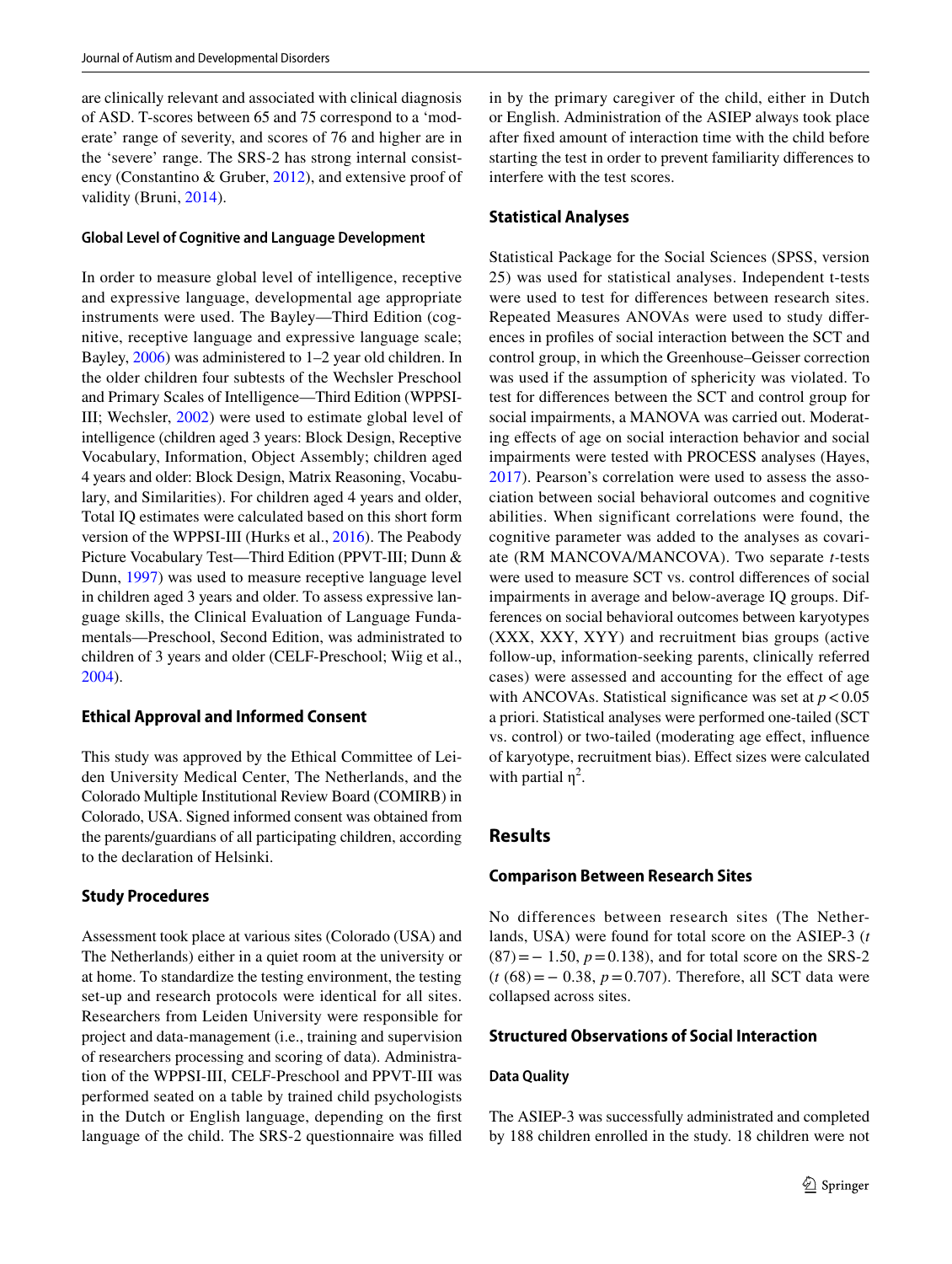able to complete the ASIEP administration, mainly due to non-compliance or unstandardized administration. Interrater reliability was calculated based on a randomly selected subsample of 10 participants, and showed an intraclass correlation coefficient (ICC) of  $0.86 - 0.89$  (for the ASIEP behavior codes collapsed together), which is considered excellent reliability (Cicchetti & Sparrow, [1981\)](#page-12-23).

#### **Social Interaction Behavior in SCT vs. Control**

Over all ages, a signifcant diference between the SCT and control group was found for social interaction behavior, independent of social load condition ( $F$  (2.03, 376.97) = 9.17,  $p < 0.001$ ,  $\eta_p^2 = 0.05$ ). Pairwise comparisons revealed less Interaction behavior and more Constructive Independent Play in the SCT group as compared to control children, with medium efect sizes. No diferences were found for No Response and Aggressive behaviors (see Table [1\)](#page-5-0).

To investigate the conditional efect of social load (no social load; low social load; high social load) on social interaction behavior between the SCT and control group, a RM ANOVA was used. A signifcant overall diference between the SCT and control group was found for social interaction behavior within the diferent conditions, *F* (3.98,  $(775.83) = 7.90, p < 0.001, \eta_p^2 = 0.04$ . In the no social load condition, as compared to controls the SCT group showed lower Interaction behaviors (*p*=0.001), and a trend toward significance to higher Constructive Independent Play  $(p=0.061)$ . In the low social load condition, as compared to controls the SCT group showed higher Constructive Independent Play  $(p=0.006)$ . Lastly, in the high social load condition, as compared to controls, the SCT group showed lower Interaction behaviors (*p*<0.001), higher Constructive Independent Play  $(p=0.015)$  and lower No Response scores  $(p < 0.001$ ; see Fig. [2\)](#page-5-1).

# **Social Impairments Associated with Autism Spectrum Disorders**

## **Social Impairments in SCT vs. Controls**

Scores on the SRS difered between the SCT and control group for all SRS subscales  $(F(5, 134) = 11.87, p < 0.001,$  $\eta_p^2$  = 0.31). These results indicate that children with SCT have elevated social impairments as compared to their peers, on the domains of social awareness (SCT: *M*=9.13*,*   $SD = 3.41$ ; control:  $M = 7.34$ ,  $SD = 2.58$ ), social cognition (SCT: *M*=10.99*, SD*=5.30; control: *M*=5.64*, SD*=3.29), social communication (SCT: *M*=18.44*, SD*=9.28; control: *M* =9.31*, SD* =5.42), social motivation (SCT: *M* =9.59*, SD* = 5.83; control: *M* = 5.13*, SD* = 2.97), and restricted interests and repetitive behaviors (SCT: *M*=6.99*, SD*=5.68; control:  $M = 2.93$ ,  $SD = 2.84$ ), with medium to large effect sizes. When evaluating total scores normalized for age and



<span id="page-5-1"></span>**Fig. 2** Social interactive behaviors (Interaction, CIP, No Response, Aggressive) under three conditions (no social load / low social load / high social load) in the SCT and control group. CIP=Constructive Independent Play;  $*p < .05$ ;  $**p < .001$ ; <sup>o</sup>=trend toward significance  $(p < .10)$ 

<span id="page-5-0"></span>

| Table 1 Structured observations of social interactions in the SCT and control group: behavioral outcomes |
|----------------------------------------------------------------------------------------------------------|
|----------------------------------------------------------------------------------------------------------|

|                               | $\boldsymbol{N}$ | Missing | <b>SCT</b> |                    | Control  |              | SCT vs. control |                   |                                 |
|-------------------------------|------------------|---------|------------|--------------------|----------|--------------|-----------------|-------------------|---------------------------------|
|                               |                  |         | Min–Max    | M(SD)              | Min–Max  | M(SD)        | <i>p</i> -value | Group differences | Effect-<br>size<br>$(\eta_p^2)$ |
| Social interaction behavior   | 188              | 18      |            |                    |          |              |                 |                   |                                 |
| Interaction                   |                  |         | $0 - 37$   | $17.92(7.86)$ 6-43 |          | 22.35 (8.39) | < .001          | $SCT <$ control   | .07                             |
| Constructive independent play |                  |         | $0 - 41$   | 21.66(8.50)        | $1 - 39$ | 17.24(8.34)  | < .001          | $SCT >$ control   | .07                             |
| No response                   |                  |         | $0 - 41$   | .21(8.69)          | $0 - 34$ | 7.90 (7.19)  | .786            |                   |                                 |
| Aggression                    |                  |         | $0 - 4$    | .09(0.47)          | $0 - 13$ | .22(1.38)    | .393            |                   |                                 |

*SCT* Sex Chromosome Trisomy, *ASIEP* Autism Screening Instrument for Education Planning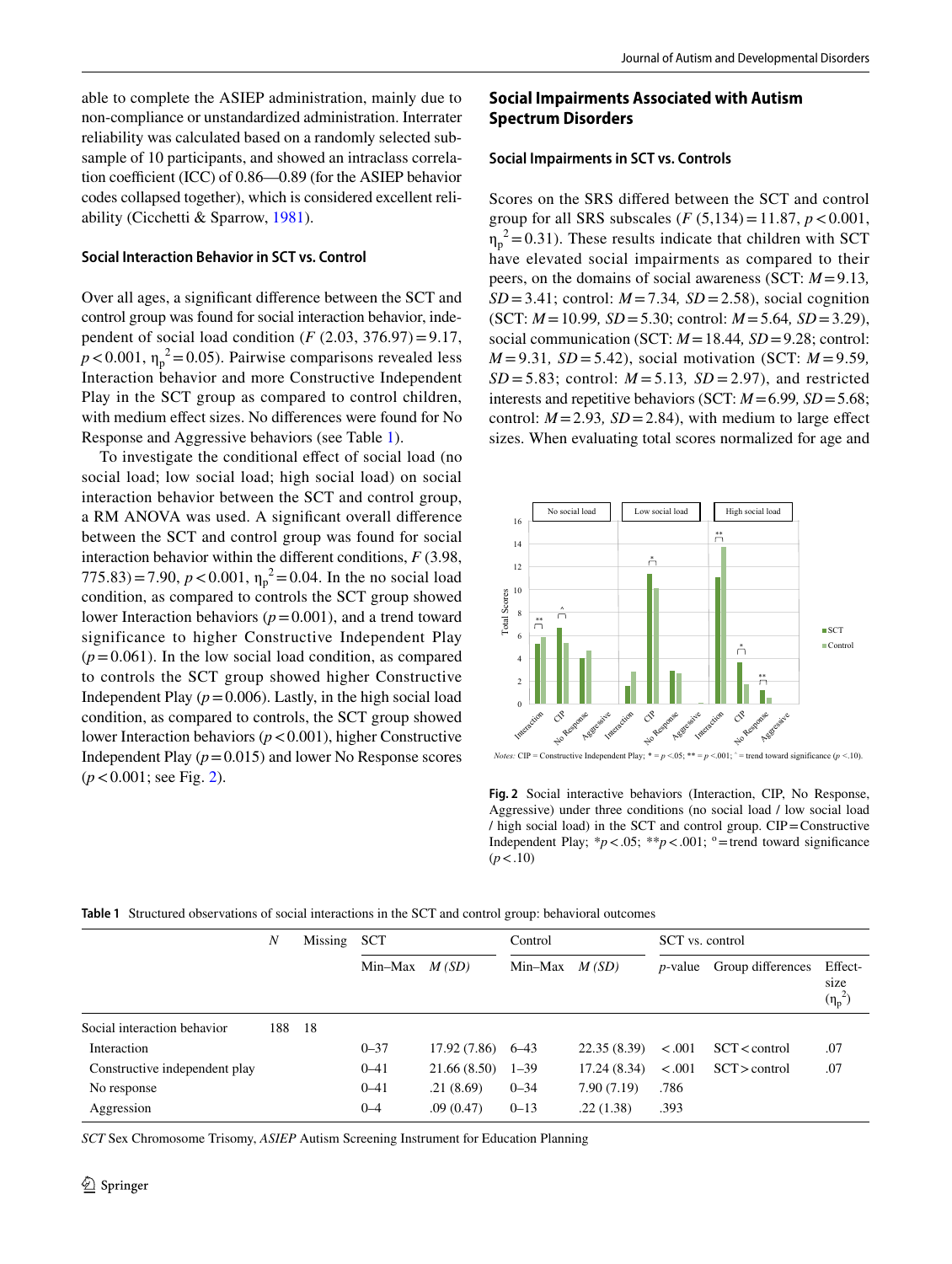

<span id="page-6-0"></span>**Fig. 3** Social impairments associated with Autism Spectrum Disorder (ASD) in the SCT and control group (Mean).  $\eta_p^2$ =effect size; = Standard Deviation (only lower bar depicted)

gender 72.9% of the SCT group scored in the average range, and 27.1% showed elevated ASD symptoms that are clinically signifcant: 15.7% of the children with SCT scores in the moderate range (T-score  $> 65$  and  $< 75$ ), 11.4% scores in the severe range (T-score<75). See Fig. [3](#page-6-0) for T-scores in the SCT and control group on domains of the SRS.

## **Developmental Efects on Early Social Behavior**

In order to investigate the moderating efect of age on differences between the SCT and control group PROCESS analyses were carried out. Because aggressive behavior was almost non-existent in both the SCT and the control group during the ASIEP, and the distribution of aggression was insufficient, aggressive behavior was not included in the analyses. No moderating effects of age were found on social interaction behavior. See Table [2](#page-7-0) for exact *B*, *t*- and *p*-values of the PROCESS models. Regarding social impairments, a moderating efect of age was found for social awareness  $(p=0.028)$ , indicating that the difference between children with SCT and control children was larger in older ages (see Fig. [4](#page-7-1)).

# **The Role of Global Cognitive and Language Level in Early Social Behavior**

#### **Structured Observations of Social Interactions**

Behavioral outcomes on the ASIEP-3 (Interaction, Constructive Independent Play, No Response, Aggressive) were not correlated with global cognitive level and receptive language skills. However, total Interaction scores were positively correlated with expressive language skills  $(r=0.142, p=0.048)$ . Therefore, expressive language skills were added as covariate in the group analyses. The overall diferences between the SCT and control group remained signifcant, even when level of expressive language was added as covariate in the analysis, *F* (2.02, 659.21)=6.97, *p* < 0.001,  $\eta_p^2$ =0.04. See Table [3](#page-8-0) for descriptive statistics of global cognitive level, receptive and expressive language skills in the SCT and control group.

#### **Social Impairments**

Total scores on the SRS were negatively correlated with global cognitive functioning  $(r=-0.520, p<0.001)$  and expressive language skills  $(r = -0.490, p < 0.001)$ , but were not correlated with receptive language skills. Therefore, global cognitive functioning and expressive language skills were added as covariate in the group diference analyses. The diference on social impairments between the SCT and control group remained signifcant, even when global cognitive functioning and expressive language skills were added as covariates,  $F(5,125) = 4.19$ ,  $p = 0.001$ ,  $\eta_p^2 = 0.14$ .

In order to investigate whether social impairments were more pronounced in children with SCT with a below-average IQ, Total IQ is categorized into two groups  $(IQ < 84)$ : below average; IQ>85: average). The distribution of karyotypes (XXX, XXY, XYY) was similar between the two IQ groups  $(\chi^2(2)=0.29, p=0.864)$ . Two separate t-tests were carried out to investigate diferences in social impairments between SCT and control children in both IQ-groups. In the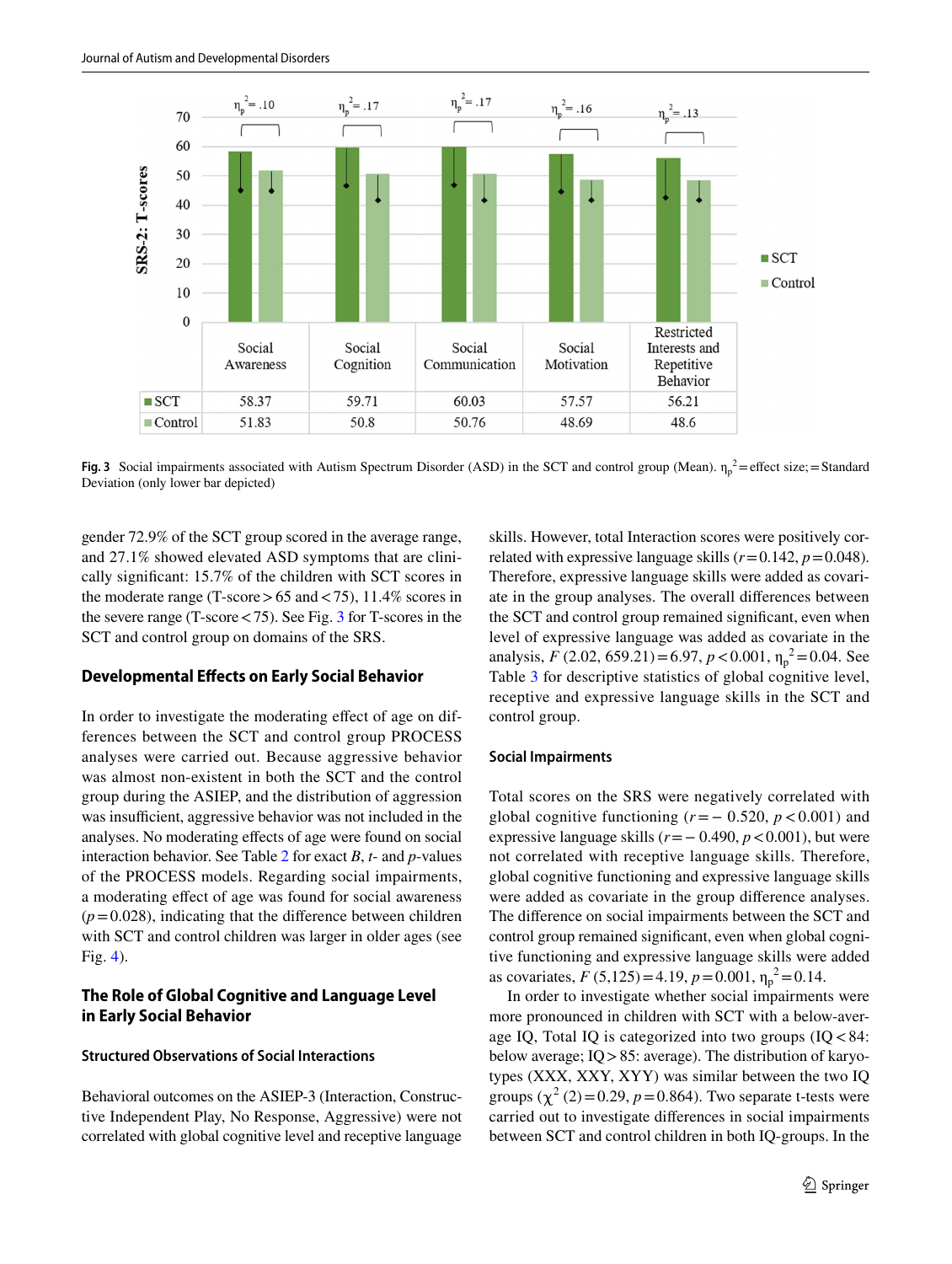<span id="page-7-0"></span>

|               | Table 2 PROCESS models of the moderating effect of age (group x age) on social interaction behavior and social impairments in the SCT and |  |  |  |
|---------------|-------------------------------------------------------------------------------------------------------------------------------------------|--|--|--|
| control group |                                                                                                                                           |  |  |  |

| Social interaction behavior<br>$(N=188; \text{ age } 1-7.5 \text{ years})$ |             | $\boldsymbol{B}$ | 95% CI        | $t_{age}$ | $p_{age}$ |
|----------------------------------------------------------------------------|-------------|------------------|---------------|-----------|-----------|
| No social load                                                             | Interaction | .31              | $-.15, .77$   | 1.32      | .188      |
|                                                                            | CIP         | .33              | $-.42, 1.07$  | .87       | .384      |
|                                                                            | No response | $-.33$           | $-.95, .28$   | $-1.07$   | .287      |
| Low social load                                                            | Interaction | .40              | $-.25, 1.04$  | 1.22      | .225      |
|                                                                            | CIP         | $-.06$           | $-.69, .56$   | $-0.20$   | .838      |
|                                                                            | No Response | $-.24$           | $-.85, .38$   | $-0.76$   | .450      |
| High social load                                                           | Interaction | $-.16$           | $-.74, .43$   | $-0.53$   | .595      |
|                                                                            | CIP         | $-.02$           | $-.50, .46$   | $-0.09$   | .929      |
|                                                                            | No Response | .11              | $-.21, .42$   | 0.66      | .507      |
| Social Impairments<br>$(N=140; \text{ age } 3-7.5 \text{ years})$          |             |                  |               |           |           |
| Social awareness                                                           |             | $-1.02$          | $-1.93, -.11$ | $-2.22$   | .028      |
| Social cognition                                                           |             | $-.98$           | $-2.31, .36$  | $-1.45$   | .150      |
| Social communication                                                       |             | $-2.01$          | $-4.30, .29$  | .09       | .086      |
| Social motivation                                                          |             | $-.60$           | $-2.00, .81$  | $-0.84$   | .403      |
| Restricted interests and repetitive behavior                               |             | $-.91$           | $-2.26, .45$  | $-0.35$   | .188      |

*CIP*constructive independent play



<span id="page-7-1"></span>**Fig. 4** Moderating efect of age on social awareness; higher scores indicate difficulties in social awareness

average IQ-group, we found diferences between the SCT  $(M=49.70, SD=21.10)$ , and control children  $(M=30.18,$  $SD = 13,47$ ; *t* (71,97) = 5.59, *p* < 0.001) with a large effect size (Cohens'  $d = 1.10$ ). Similar, in the below average IQgroup, we found differences between the SCT  $(M=67.67,$  $SD = 30.32$ ), and control children ( $M = 34.33$ ,  $SD = 5.13$ ; *t*  $(18,66) = 4.31$ ,  $p < 0.001$ ), with a large effect size (Cohens' *d*=1.53). Based on these statistical tests and comparison of the efect sizes, these results indicate that both SCT children with average IQ as well as the SCT children with below average IQ have signifcantly increased social impairments, with relatively more severe social impairments in the below average IQ-group.

## **Karyotype Diferences Within the SCT Group**

MANCOVAs were carried out in order to measure diferences between the various karyotypes on social interaction behaviors and social impairments, accounting for the efect of age. For social interaction behavior, no diferences between karyotypes were found,  $F(8,166) = 0.81$ ,  $p = 0.597$ . A signifcant diference between karyotypes was found for social impairments, when accounting for the efect of age (*F*  $(10,126) = 2.37$ ,  $p = 0.013$ ,  $\eta_p^2 = 0.16$ ). Across karyotypes, the XYY subgroup showed more pronounced social impairments in the domains of social cognition, social communication, and restricted interests and repetitive behavior, with medium to large effect sizes. Social awareness and motivation were similar across the three karyotypes. See Table [4](#page-8-1) for exact *M, SDs, p* values and efect sizes.

#### **Recruitment Bias Within the SCT Group**

Within the SCT group we tested with ANOVAs for diferences on total scores between the three recruitment groups (prospective follow-up after prenatal diagnosis/information seeking parents/clinically referred cases), accounting for the efect of age. There were no signifcant diferences for total social interaction behavior and social impairments associated with ASD, indicating that how children with SCT enrolled in the study was not related to their outcomes on social interaction behavior and social impairments. See Table [5](#page-9-0) for exact *M, SDs* and *p* values*.*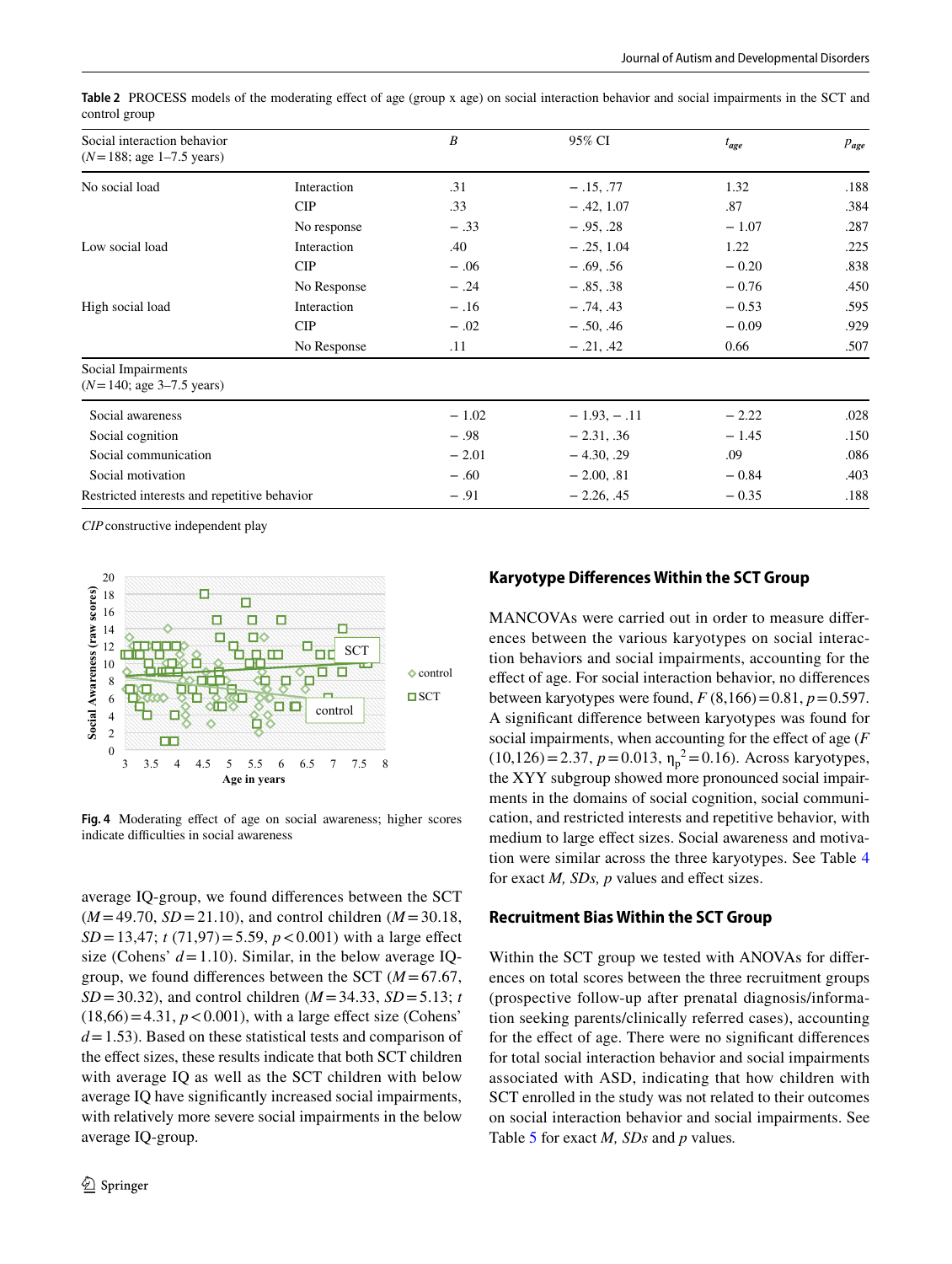#### <span id="page-8-0"></span>**Table 3** Descriptive statistics in the SCT and control group: cognitive and language skills

|                                                                | Age group   | $\boldsymbol{N}$     | Missing        | <b>SCT</b>    | Control        | SCT vs. control |                   |                                 |
|----------------------------------------------------------------|-------------|----------------------|----------------|---------------|----------------|-----------------|-------------------|---------------------------------|
|                                                                |             |                      |                | M(SD)         | M(SD)          | <i>p</i> value  | Group differences | Effect-<br>size<br>$(\eta_p^2)$ |
| Cognitive development<br>standard score;<br>Bayley-III         | $1-2$ years | 33 SCT<br>30 control | $\theta$       | 99.55 (13.60) | 99.71 (13.98)  | .962            |                   |                                 |
| Receptive language development<br>scaled score;<br>Bayley-III  | $1-2$ years | 33 SCT<br>30 control | $\mathbf{0}$   | 9.24(2.87)    | 12.23(2.57)    | < .001          | $SCT <$ control   | .24                             |
| Expressive language development<br>scaled score;<br>Bayley-III | $1-2$ years | 33 SCT<br>30 control | $\overline{0}$ | 9.33(3.20)    | 11.45(2.85)    | .007            | $SCT <$ control   | .11                             |
| Total IO<br>standard score;<br>WPPSI-III                       | $3-7$ years | 64 SCT<br>71 control | 5              | 95.28 (19.70) | 108.24 (13.85) | < .001          | $SCT <$ control   | .13                             |
| Receptive language<br>standard score;<br>PPVT-III              | $3-7$ years | 68 SCT<br>66 control | 6              | 99.70 (15.01) | 108.67 (12.44) | < .001          | SCT < control     | $.10\,$                         |
| Expressive language<br>scaled score; CELF-<br>Preschool        | $3-7$ years | 67 SCT<br>69 control | $\overline{4}$ | 8.18(3.05)    | 11.38(2.55)    | < .001          | $SCT <$ control   | .25                             |

*SCT* Sex Chromosome Trisomy

<span id="page-8-1"></span>**Table 4** Diferences in total social interaction behavior and social impairments across karyotypes (M, SD)

|                                                 | <b>XXX</b>   | <b>XXY</b>   | <b>XYY</b>    | $p$ value | Group differences | Effect size $(\eta_n^2)$ |
|-------------------------------------------------|--------------|--------------|---------------|-----------|-------------------|--------------------------|
| Social interaction                              | $n = 30$     | $n = 44$     | $n=15$        |           |                   |                          |
| Interaction                                     | 19.93 (7.24) | 17.16 (7.29) | 16.13(10.12)  | .478      |                   |                          |
| Constructive                                    | 20.00(8.00)  | 22.93 (8.83) | 21.27(8.41)   | .259      |                   |                          |
| <b>Independent Play</b>                         |              |              |               |           |                   |                          |
| No response                                     | 7.93(9.17)   | 7.73(7.53)   | 10.20(11.02)  | .362      |                   |                          |
| Aggressive                                      | 0.00(0.00)   | 0.11(0.62)   | 0.20(0.41)    | .521      |                   |                          |
| Social Impairments                              | $n=27$       | $n=29$       | $n = 14$      |           |                   |                          |
| Social awareness                                | 9.26(3.15)   | 8.45(3.28)   | 10.29(4.05)   | .300      |                   |                          |
| Social cognition                                | 11.78(4.91)  | 9.10(4.26)   | 13.36 (6.80)  | .037      | XYY>XXY           | .10                      |
| Social communication                            | 18.78 (7.90) | 14.55(5.75)  | 25.86 (12.94) | .001      | XYY>XXX/XXY       | .20                      |
| Social motivation                               | 10.70(6.47)  | 8.03 (3.58)  | 10.64(7.73)   | .222      |                   |                          |
| Restricted interests and<br>repetitive behavior | 7.26(4.64)   | 5.07(4.18)   | 10.43(8.35)   | .019      | XYY>XXY           | .11                      |

Higher scores on domains of Social Impairments indicate more impairments

# **Discussion**

The current study adds to our understanding of the impact of SCT (XXX, XXY, XYY) on early social adaptive development in children aged 1 to 7.5 years. We evaluated profles of social interactions in young children with SCT during structured behavior observations of a play situation, and vulnerability for social impairments that are associated with Autism Spectrum Disorder (ASD), based on daily life behaviors in a relatively large international sample.

Already early in life, an impact of SCT was found on the development of social interaction abilities: during a standardized behavior observation of a play situation, young children with SCT between the age of 1 and 7.5 years displayed on average less instances of social engagement as compared to their age matched peers, i.e. they showed less interaction behavior and more independent play. To illustrate, young children with SCT show a tendency to initiate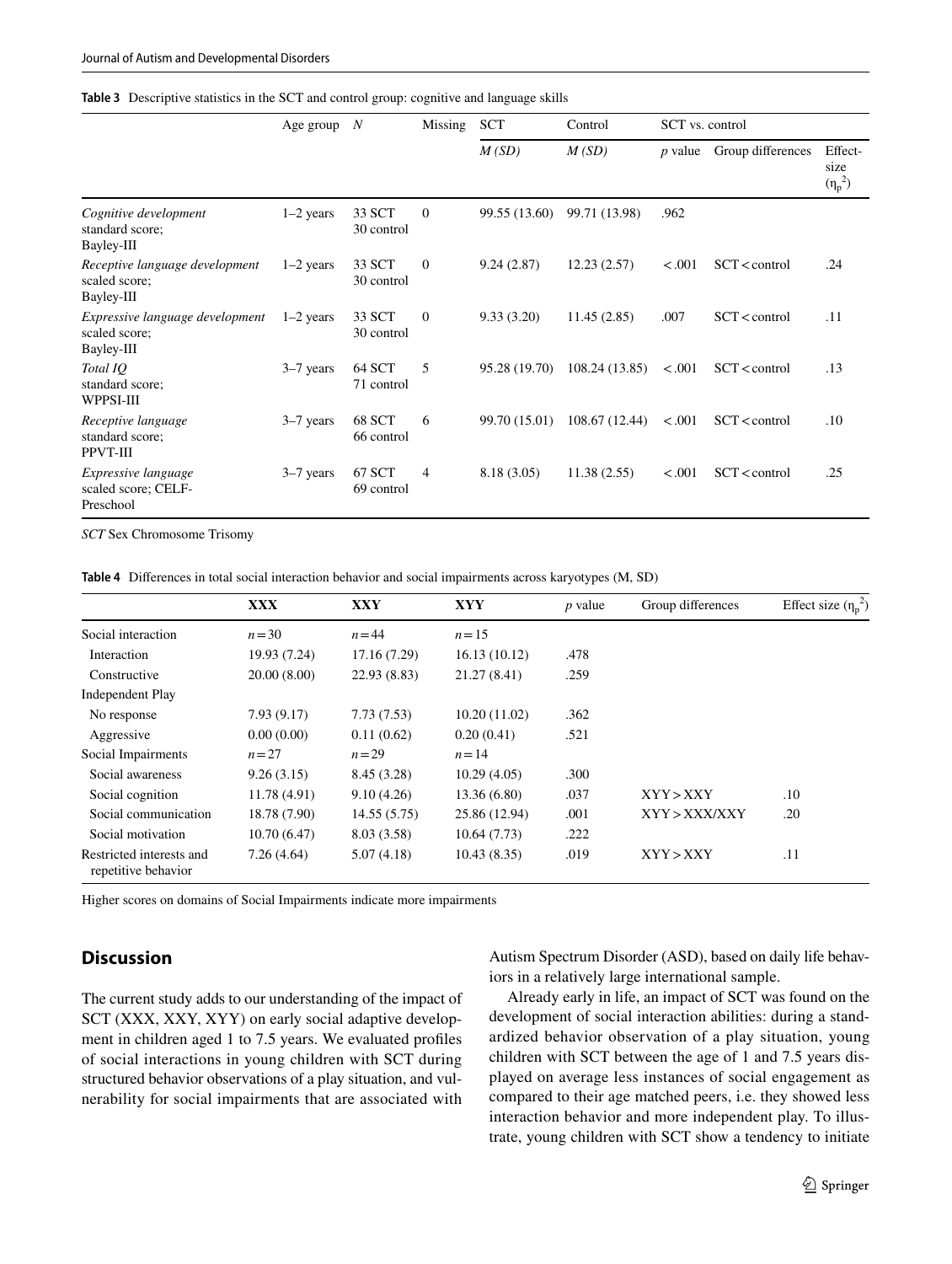<span id="page-9-0"></span>**Table 5** Diferences in total social interaction scores and social impairments across recruitment groups (M, SD)

| Prospective follow-up | Information<br>seeking parents | Clinically referred cases | <i>p</i> value |
|-----------------------|--------------------------------|---------------------------|----------------|
| $n = 49$              | $n=22$                         | $n=18$                    |                |
| 37.33 (14.23)         | 40.95 (16.09)                  | 37.67 (12.36)             | .426           |
| $n = 30$              | $n=22$                         | $n=18$                    |                |
| 51.00 (24.58)         | 56.55 (26.20)                  | 60.83(25.20)              | .414           |
|                       |                                |                           |                |

and/or maintain less interactions, less imitations and mimics of play models, and to use less gestures and signs during communication, as compared to their age related peers. Also, young children with SCT more frequently demonstrate social withdrawal from interaction as evidenced by solo play. Aggressive or negative behaviors were almost non-existent in our study sample.

Interestingly, social interaction and withdrawn behavior difered as a function of social load: young children with SCT showed less social interactions when social load was absent, and more social withdrawal when social load was high, as compared to their peers. Social impairments were most pronounced when the level of social load was high, as children with SCT show less interactions and more severe social withdrawal (i.e. no observable or self-stimulating behavior) in the high social load condition. These fndings suggest that social input and demands from the environment are conditional for the formation of social behavior in interaction with the social environment, as the results show that children with SCT may be able to shape social behavior when the environment provides little social input, but that they have difficulties with actively coping with varying levels of environmental social load and with responding to complex social information (i.e. information with a high social load). When extending the analysis to control for the potential impact of cognitive and language abilities on social behavior during high social load, these patterns remained significant.

These results ft with earlier studies that investigate the impact of the extra X- and Y-chromosome on social phenotypes in older age groups, showing that SCT on average is associated with shyness, social withdrawal, difficulties in peer-relationships, reduced social assertiveness, and com-munication difficulties (Bender et al., [1999](#page-11-2); Geschwind & Dykens, [2004;](#page-12-24) Otter et al., [2010](#page-12-10); van Rijn et al., [2014](#page-13-0)), and reported increased rick for mild symptoms of social anxiety (van Rijn et al, [2014](#page-13-0); Wilson et al., [2019\)](#page-13-1). Our fndings add to the existing knowledge that an impact of SCT on social development can already be found during the frst years of life, a developmental period in which social adaptive behavior rapidly develops as a function of brain maturation (Soto-Icaza et al., [2015\)](#page-12-12), and that social abilities are dependent on the complexity of social information. Social interaction vulnerabilities showed to be independent of age and karyotype (XXX, XXY, XYY), which may suggest a stable impact of SCT during early development. As fewer positive social experiences and more social avoidance during early life can lead to less opportunities to develop social adaptive behavior (Beesdo et al., [2009](#page-11-8)), it is important to monitor and (preventively) support early social cognitive and behavioral development of children with SCT.

The current study showed that children with SCT are better able to attune their social behavior in interactions if social load is low. It may be that children with SCT have difficulty with selecting sensory information from their environment that in turn drives the challenges they face with producing social adaptive behavioral responses. It is known that sensory processing plays a major role in vulnerabilities on the social domain in children with neurobehavioral developmental conditions, such as Attention-Deficit/Hyperactivity Disorder and Autism Spectrum Disorder, suggesting that difficulties with processing sensory information play an important role in impairments in self-regulation and social adaptation (Cheung & Siu, [2009](#page-11-9); Little et al., [2018;](#page-12-25) Sanz-Cervera et al., [2017\)](#page-12-26). Basic sensory stimuli processing is fundamental in gaining access to social information from the environment and therefore in further shaping social behavior (Dellapiazza et al.,  $2021$ ). Although difficulties in sensory processing are reported in individuals with SCT in clinical single case reports (Tartaglia et al., [2015](#page-12-28)), and the suggestion has been made earlier that rapid processing in auditory and other sensory modalities underlie language difficulties in adult men with 47, XXY (Geschwind et al., [2000\)](#page-12-29), sensory profles of individuals with SCT were not studied so far. It is therefore important to investigate the impact of SCT on profles of sensory information processing on diferent sensory modalities, as for example on auditory and visual aspects of environmental stimuli.

The observed deficits in structured social interactions showed to be extend to impairments in daily life social behavior as reported by their parents, as we found that young children with SCT are at increased risk for social impairments associated with ASD. Within the SCT group, 27.1% had total social impairment scores in the clinical range (15.7% in the moderate clinical range and 11.4% in the severe clinical range). These fndings are in line with earlier studies that investigated social impairments in individuals with SCT with broad age range groups from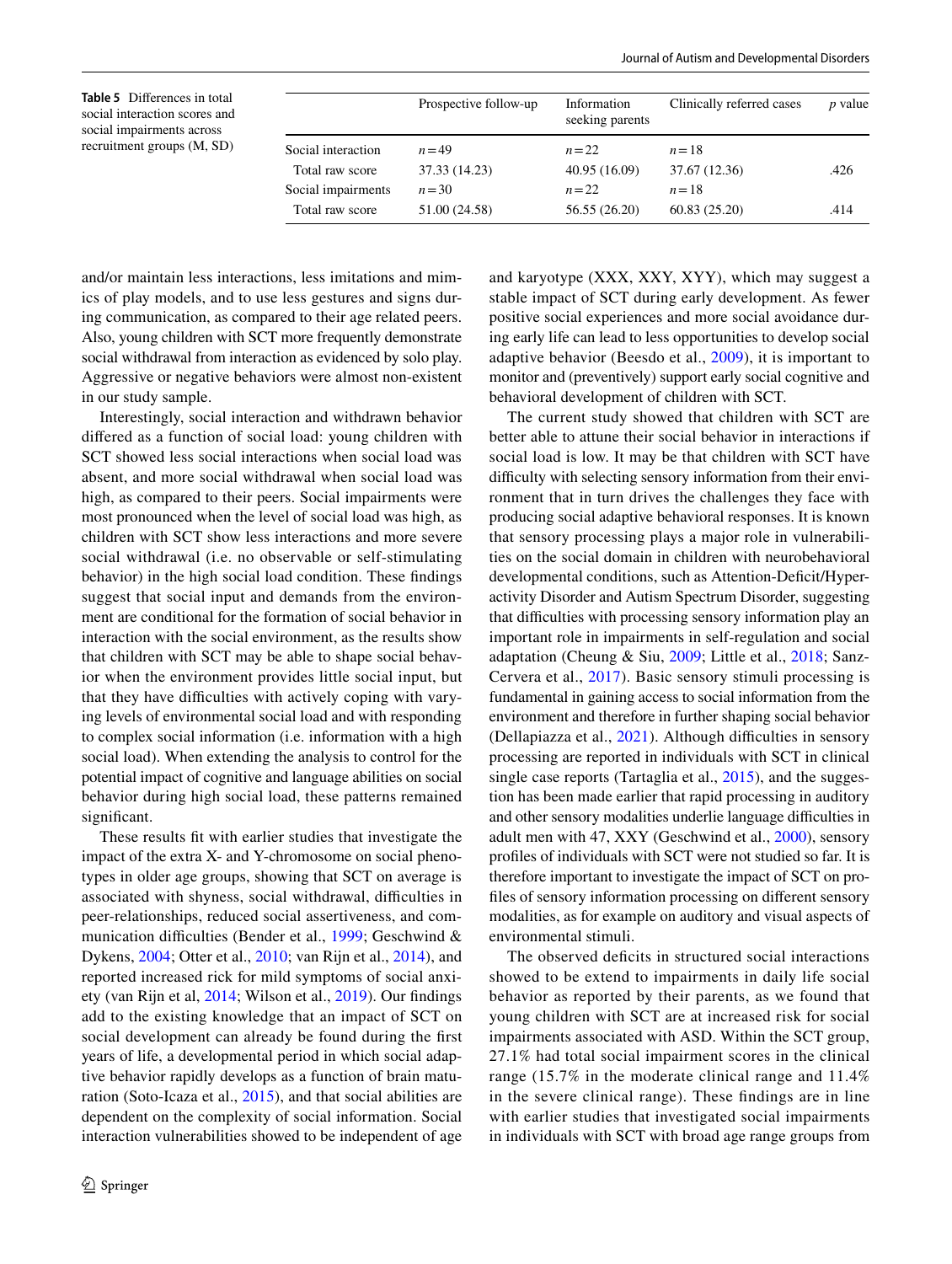school age into adolescence (Cordeiro et al., [2012;](#page-12-15) Tartaglia et al, [2010](#page-12-16); van Rijn et al., [2014](#page-13-0); Wilson et al., [2019](#page-13-1)). The current study adds to the existing literature by showing an impact of the extra X and Y chromosome on ASD symptomatology that is present from a very young age. We found that in a small age range sample (3–7 years), social impairments already arise early in life, and are relatively stable during early development.

More specifically, across all karyotypes we found increased risk for signifcantly elevated social impairments for all the measured dimensions: social awareness, social cognition, social communication and social motivation. Young children with SCT also showed signifcantly more restricted interests and repetitive behaviors as compared to their age matched peers. When comparing overall efect sizes of the SCT vs. control differences on domains of social impairments, social awareness was an area of relative strength, including abilities such as being aware of certain social cues as for example facial expressions and body language. Earlier studies investigating the impact of SCT on social impairments found comparable efects: Tartaglia et al. [\(2010\)](#page-12-16) found a relative strength in social awareness in boys with XXY, and Cordeiro et al. ([2012\)](#page-12-15) found mean scores for social motivation just above the normal range cutoff in boys with XXY and XYY. These results may suggest that children with SCT have relatively intact social awareness, which may be diferent from children with ASD, a reasoning that has already been suggested by van Rijn et al. [\(2014](#page-13-0)) and Wilson et al. ([2019\)](#page-13-1). These fndings are in line with the results of the structured play observations in the current study with respect to social interaction behavior, showing that level of social input and demands from the environment indicates specific types of social deficits, and that social interaction behavior seems to be less afected when the social load from the environment was low. These results may suggest that young children with SCT are aware of their social environment, but are not able to adequately shape their behavior during social interactions.

However, in our sample with an age range of 3–7 years, we found age variability for impairments in the domain of social awareness, which were more afected in older children with SCT. This developmental effect could possibly account to a certain degree for the relative strength of social awareness and motivation we detected in young children with SCT. It is therefore important that future studies examining the impact of SCT on the social functioning and related psychopathology, use a developmental approach, given the detailed information it provides on the impact of SCT at different developmental stages of life. This knowledge can be used in developing specifc age-related preventive intervention strategies for young children with SCT aimed to support social development.

Relative to SCT groups bearing an extra X-chromosome, we found a particularly pronounced vulnerability for social impairments in boys with XYY with regard to social cognition, social communication and restricted interests and repetitive behavior, but not for social awareness and social motivation. These fndings suggest, on average, a more evident profle of social impairments in XYY associated with a typical ASD behavioral profle, and are consistent with earlier studies that compared social impairments across SCT karyotypes. For example, it was found that boys with XYY have a higher risk for clinical diagnoses of ASD, compared to boys and girls with an extra X-chromosome (Cordeiro et al., [2012;](#page-12-15) Ross et al., [2012;](#page-12-11) Tartaglia et al., [2017](#page-12-30); Wilson et al., [2019\)](#page-13-1).

Several neurocognitive mechanisms may underlie the difficulties in social interaction behavior under different conditions of social load, and risk on social impairments as observed in the current study. In the current study, we explored the role of global cognitive and language abilities in early social behavior (observed social interactions and daily life social impairments). First, for observed social interactions, we found that global cognitive level and receptive language skills were not associated with social interaction profles. Although expressive language skills were correlated with level of social interactions, the ability of children to express themselves through verbal communication could not explain the diference between young children with SCT and their typically developing peers when it comes to social interaction behavior. Second, with regard to social impairments in daily life, these impairments showed to be correlated with global cognitive level and expressive language skills, but not with receptive language abilities. Also for social impairments, cognitive level and expressive language abilities could not explain the diference between the SCT and control group. Our results reveal that social impairments were found in both low IQ and average IQ groups, although particularly pronounced in children with SCT with a below average IQ. We can conclude that SCT has a specifc impact on early social development, independent of the level of global understanding of the context and the ability to communicate with others in using language.

Our fndings should be considered in light of several limitations. First, the majority of individuals with SCT still remains undetected during life (Berglund et al., [2019](#page-11-10)), although the group of diagnosed young children is rapidly growing with the introduction of the NIPT. In this study, social outcomes were not dependent on recruitment strategy (i.e. prospective follow-up group, information seeking parents group, or clinically referred cases group), which suggests that our fndings are representative for this group of diagnosed children. However, it remains unsure to what degree the fndings in this study can be generalized to those who have SCT, but remain undiagnosed. Second,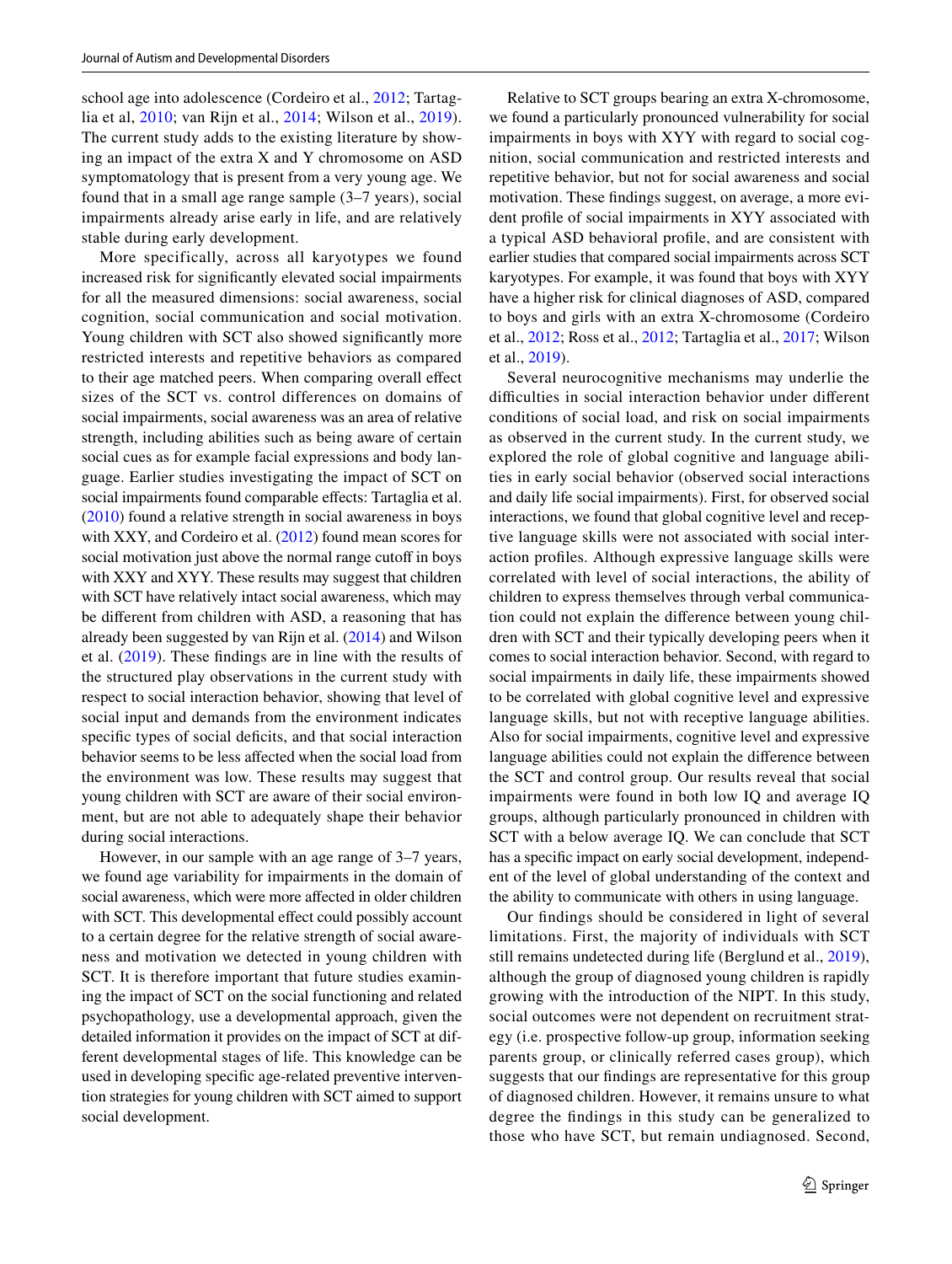although a considerable percentage of boys with XYY (Klinefelter Syndrome) received testosterone treatment (48%), we were unable to investigate the effect of testosterone treatment on social outcomes in the XXY group. Studies with suitable designs (randomized and placebocontrolled trials) could give insights into the efects of testosterone on behavioral outcomes in young boys with Klinefelter Syndrome.

Despite the above limitations, the current study with a relatively large and international sample of young children with SCT provides a more detailed understanding of the early impact of SCT on social adaptive development. Our findings reveal that difficulties with social interactions arise already early in life of children with SCT. We found that level of social load is associated with specifc types of deficits, in terms of lower social interaction attempts and more withdrawn behavior that were most pronounced when the level of social load was high. These observed social vulnerabilities during structured interactions showed to extend to daily life, as we found increased levels of social impairments that are associated with ASD. These fndings suggest that the extra X and Y chromosome impact social adaptive development from a very early age, and stresses the importance of early routine monitoring and (preventive) support of social development and risk on social impairments related to ASD in young children with SCT.

**Acknowledgments** The authors want to warmly thank the children and their parents that participated in our study, and for the efort families put in the time to travel and be away from home. We also thank the research assistants and students for their help with data collection and processing. Special thanks to the students who were involved in coding the ASIEP video's as part of their master studies.

**Author Contributions** N.B.: design, recruitment of participants, acquisition of data, analysis, interpretation of the data, drafting. H.S.: conception, design, and fnal-approval of the manuscript. N.T.: recruitment of participants, and fnal-approval of the manuscript. L.C.: recruitment of participants, acquisition of the data, and fnal-approval of the manuscript. S. van R.: conception, design, interpretation of the data, revising the article, and fnal-approval of the manuscript.

**Funding** This work was supported by a grant from the Dutch Organization for Scientific Research (NWO funding # 016.165.397 to Sophie van Rijn, PhD). Work in Colorado was partially supported by infrastructure of NIH/NCATS Colorado CTSA Grant Number UL1 TR002535. Contents are the authors' sole responsibility and do not necessarily represent official NIH views.

## **Declarations**

**Conflict of interest** The authors declare no conficts of interest.

**Ethical Approval** This study was approved by the Ethical Committee of Leiden University Medical Center, the Netherlands, and the Colorado Multiple Institutional Review Board (COMIRB) in Colorado, USA.

**Informed Consent** Signed informed consent was obtained from the parents of all participating children, according to the declaration of Helsinki.

**Open Access** This article is licensed under a Creative Commons Attribution 4.0 International License, which permits use, sharing, adaptation, distribution and reproduction in any medium or format, as long as you give appropriate credit to the original author(s) and the source, provide a link to the Creative Commons licence, and indicate if changes were made. The images or other third party material in this article are included in the article's Creative Commons licence, unless indicated otherwise in a credit line to the material. If material is not included in the article's Creative Commons licence and your intended use is not permitted by statutory regulation or exceeds the permitted use, you will need to obtain permission directly from the copyright holder. To view a copy of this licence, visit<http://creativecommons.org/licenses/by/4.0/>.

# **References**

- <span id="page-11-3"></span>American Psychiatric Association. (2013). *Diagnostic and statistical manual of mental disorder* (5th ed.). American Psychiatric Association. <https://doi.org/10.1176/appi.books.9780890425596>
- <span id="page-11-7"></span>Bayley, N. (2006). *Bayley Scales of Infant and Toddler Development*. The Psycholical Corporation. <https://doi.org/10.1037/t14978-000>
- <span id="page-11-1"></span>Beauchamp, M. H., & Anderson, V. (2010). SOCIAL: An integrative framework for the development of social skills. *Psychological Bulletin, 136*(1), 39.<https://doi.org/10.1037/a0017768>
- <span id="page-11-8"></span>Beesdo, K., Knappe, S., & Pine, D. S. (2009). Anxiety and anxiety disorders in children and adolescents: Developmental issues and implications for DSM-V. *Psychiatric Clinics, 32*(3), 483–524. <https://doi.org/10.1016/j.psc.2009.06.002>
- <span id="page-11-2"></span>Bender, B. G., Harmon, R. J., Linden, M. G., Bucher-Bartelson, B., & Robinson, A. (1999). Psychosocial competence of unselected young adults with sex chromosome abnormalities. *American Journal of Medical Genetics, 88*(2), 200–206. [https://doi.org/10.1002/](https://doi.org/10.1002/ajmg.1490) [ajmg.1490](https://doi.org/10.1002/ajmg.1490)
- <span id="page-11-10"></span>Berglund, A., Viuf, M. H., Skakkebæk, A., Chang, S., Stochholm, K., & Gravholt, C. H. (2019). Changes in the cohort composition of turner syndrome and severe non-diagnosis of Klinefelter, 47, XXX and 47, XYY syndrome: A nationwide cohort study. *Orphanet Journal of Rare Diseases, 14*(1), 1–9. [https://doi.org/10.1186/](https://doi.org/10.1186/s13023-018-0976-2) [s13023-018-0976-2](https://doi.org/10.1186/s13023-018-0976-2)
- <span id="page-11-4"></span>Boada, R., Janusz, J., Hutaf-Lee, C., & Tartaglia, N. (2009). The cognitive phenotype in Klinefelter syndrome: A review of the literature including genetic and hormonal factors. *Developmental Disabilities Research Reviews, 15*(4), 284–294. [https://doi.org/](https://doi.org/10.1002/ddrr.83) [10.1002/ddrr.83](https://doi.org/10.1002/ddrr.83)
- <span id="page-11-5"></span>Bouw, N., Swaab, H., Tartaglia, N., & van Rijn, S. (2021). The impact of sex chromosome trisomies (XXX, XXY, XYY) on early social cognition: social orienting, joint attention, and theory of mind. *Archives of Clinical Neuropsychology*. [https://doi.org/10.1093/](https://doi.org/10.1093/arclin/acab042) [arclin/acab042](https://doi.org/10.1093/arclin/acab042)
- <span id="page-11-0"></span>Boyd, P. A., Loane, M., Garne, E., Khoshnood, B., & Dolk, H. (2011). Sex chromosome trisomies in Europe: Prevalence, prenatal detection and outcome of pregnancy. *European Journal of Human Genetics, 19*(2), 231–234.<https://doi.org/10.1038/ejhg.2010.148>
- <span id="page-11-6"></span>Bruni, T. P. (2014). Test review: Social responsiveness scale–Second edition (SRS-2). *Journal of Psychoeducational Assessment, 32*, 365–369.<https://doi.org/10.1177/0734282913517525>
- <span id="page-11-9"></span>Cheung, P. P., & Siu, A. M. (2009). A comparison of patterns of sensory processing in children with and without developmental disabilities. *Research in Developmental Disabilities, 30*(6), 1468– 1480. <https://doi.org/10.1016/j.ridd.2009.07.009>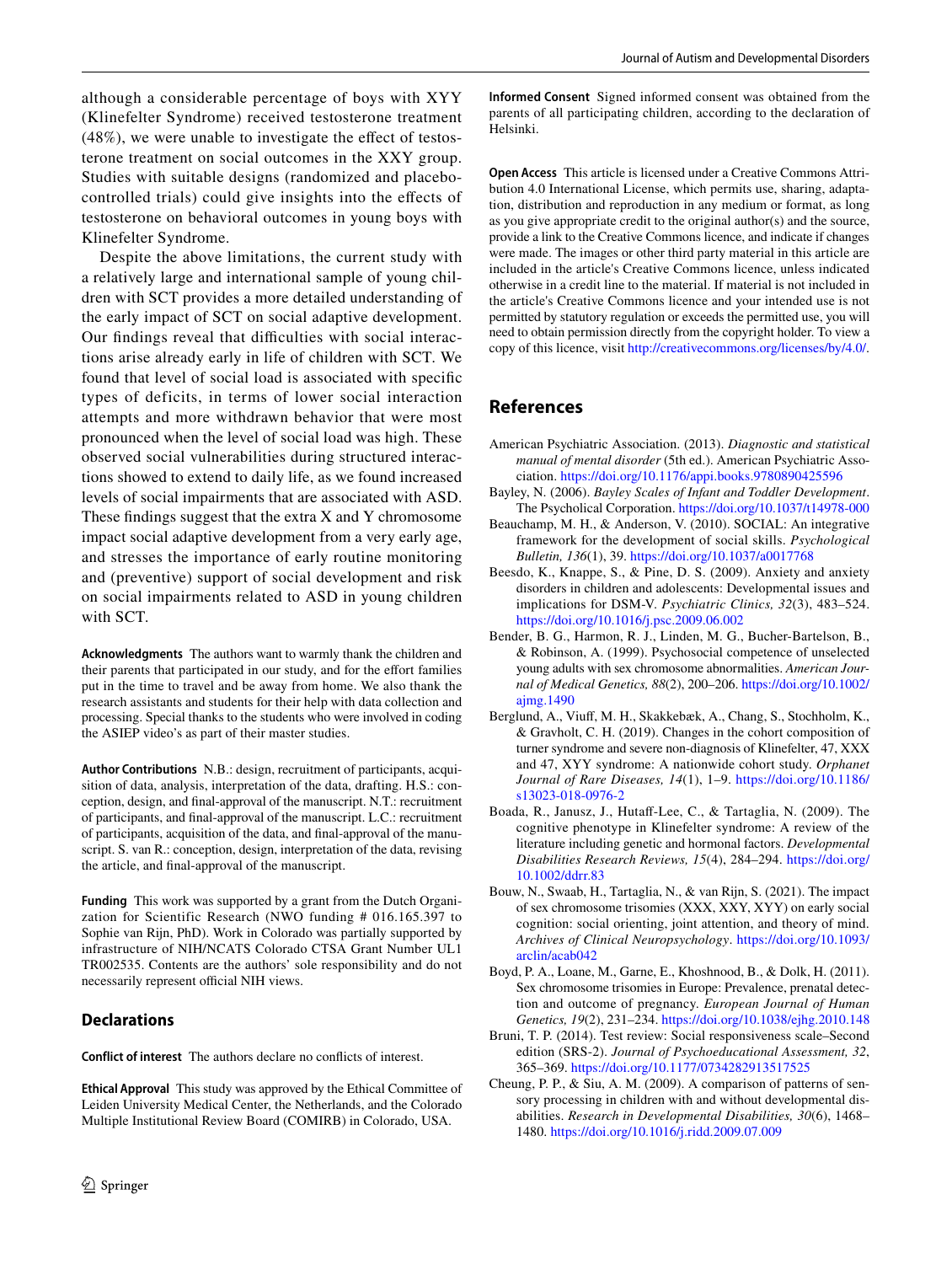- <span id="page-12-23"></span>Cicchetti, D. V., & Sparrow, S. A. (1981). Developing criteria for establishing interrater reliability of specifc items: Applications to assessment of adaptive behavior. *American Journal of Mental Defciency.*
- <span id="page-12-19"></span>Constantino, J. N., & Gruber, C. P. (2012). *Social responsiveness scale: SRS-2*. Western Psychological Services.
- <span id="page-12-15"></span>Cordeiro, L., Tartaglia, N., Roeltgen, D., & Ross, J. (2012). Social deficits in male children and adolescents with sex chromosome aneuploidy: A comparison of XXY, XYY, and XXYY syndromes. *Research in Developmental Disabilities, 33*(4), 1254–1263. <https://doi.org/10.1016/j.ridd.2012.02.013>
- <span id="page-12-8"></span>De Vries, M., & Geurts, H. (2015). Infuence of autism traits and executive functioning on quality of life in children with an autism spectrum disorder. *Journal of Autism and Developmental Disorders, 45*(9), 2734–2743. <https://doi.org/10.1007/s10803-015-2438-1>
- <span id="page-12-27"></span>Dellapiazza, F., Michelon, C., Vernhet, C., Muratori, F., Blanc, N., Picot, M. C., & Baghdadli, A. (2021). Sensory processing related to attention in children with ASD, ADHD, or typical development: Results from the ELENA cohort. *European Child & Adolescent Psychiatry, 30*(2), 283–291.<https://doi.org/10.1007/s00787-020-01516-5>
- <span id="page-12-21"></span>Dunn, L. M., & Dunn, L. (1997). *In M. Peabody picture vocabulary test (Third edit)*. American Guidance Service.
- <span id="page-12-14"></span>Elsabbagh, M., Divan, G., Koh, Y.-J., Kim, Y. S., Kauchali, S., Marcín, C., Montiel-Nava, C., Patel, V., Paula, C. S., Wang, C., Yasamy, M. T., & Fombonne, E. (2012). Global prevalence of autism and other pervasive developmental disorders. *Autism Researc*. [https://doi.org/](https://doi.org/10.1002/aur.239) [10.1002/aur.239](https://doi.org/10.1002/aur.239)
- <span id="page-12-24"></span>Geschwind, D. H., & Dykens, E. (2004). Neurobehavioral and psychosocial issues in Klinefelter syndrome. *Learning Disabilities Research & Practice, 19*(3), 166–173.
- <span id="page-12-29"></span>Geschwind, D. H., Boone, K. B., Miller, B. L., & Swerdlof, R. S. (2000). Neurobehavioral phenotype of Klinefelter syndrome. *Mental Retardation and Developmental Disabilities Research Reviews, 6*(2), 107–116.
- <span id="page-12-9"></span>Grossmann, T., & Johnson, M. H. (2007). The development of the social brain in human infancy. *European Journal of Neuroscience, 25*(4), 909–919.<https://doi.org/10.1111/j.1460-9568.2007.05379.x>
- <span id="page-12-22"></span>Hayes, A. F. (2017). *Introduction to mediation, moderation, and conditional process analysis: A regression-based approach*. Guilford publications. <https://doi.org/10.1111/jedm.12050>
- <span id="page-12-5"></span>Hong, D. S., & Reiss, A. L. (2014). Cognitive and neurological aspects of sex chromosome aneuploidies. *The Lancet Neurology, 13*(3), 306–318. [https://doi.org/10.1016/s1474-4422\(13\)70302-8](https://doi.org/10.1016/s1474-4422(13)70302-8)
- <span id="page-12-20"></span>Hurks, P., Hendriksen, J., Dek, J., & Kooij, A. (2016). Accuracy of short forms of the Dutch Wechsler preschool and primary scale of intelligence. *Assessment, 23*(2), 240–249. [https://doi.org/10.1177/10731](https://doi.org/10.1177/1073191115577189) [91115577189](https://doi.org/10.1177/1073191115577189)
- <span id="page-12-13"></span>Krug, D., Arick, J., & Almond, P. (2008). *ASIEP-3: Autism screening instrument for educational planning* (3rd ed.). PRO-ED Inc. [https://](https://doi.org/10.1007/978-1-4419-1698-3_898) [doi.org/10.1007/978-1-4419-1698-3\\_898](https://doi.org/10.1007/978-1-4419-1698-3_898)
- <span id="page-12-1"></span>Leggett, V., Jacobs, P., Nation, K., Scerif, G., & Bishop, D. V. (2010). Neurocognitive outcomes of individuals with a sex chromosome trisomy: XXX, XYY, or XXY: A systematic review. *Developmental Medicine & Child Neurology, 52*(2), 119–129. [https://doi.org/10.](https://doi.org/10.1111/j.1469-8749.2009.03545.x) [1111/j.1469-8749.2009.03545.x](https://doi.org/10.1111/j.1469-8749.2009.03545.x)
- <span id="page-12-25"></span>Little, L. M., Dean, E., Tomchek, S., & Dunn, W. (2018). Sensory processing patterns in autism, attention defcit hyperactivity disorder, and typical development. *Physical & Occupational Therapy in Pediatrics, 38*(3), 243–254. [https://doi.org/10.1080/01942638.2017.](https://doi.org/10.1080/01942638.2017.1390809) [1390809](https://doi.org/10.1080/01942638.2017.1390809)
- <span id="page-12-10"></span>Otter, M., Schrander-Stumpel, C. T., & Curfs, L. M. (2010). Triple X syndrome: A review of the literature. *European Journal of Human Genetics, 18*(3), 265–271.<https://doi.org/10.1038/ejhg.2009.109>
- <span id="page-12-7"></span>Rao, P. A., Beidel, D. C., & Murray, M. J. (2008). Social skills interventions for children with Asperger's syndrome or high-functioning autism: A review and recommendations. *Journal of Autism and*

*Developmental Disorders, 38*(2), 353–361. [https://doi.org/10.1007/](https://doi.org/10.1007/s10803-007-0402-4) [s10803-007-0402-4](https://doi.org/10.1007/s10803-007-0402-4)

- <span id="page-12-6"></span>Raznahan, A., Lee, N. R., Greenstein, D., Wallace, G. L., Blumenthal, J. D., Clasen, L. S., & Giedd, J. N. (2016). Globally divergent but locally convergent X-and Y-chromosome infuences on cortical development. *Cerebral Cortex, 26*(1), 70–79. [https://doi.org/10.](https://doi.org/10.1093/cercor/bhu174) [1093/cercor/bhu174](https://doi.org/10.1093/cercor/bhu174)
- <span id="page-12-11"></span>Ross, J. L., Roeltgen, D. P., Kushner, H., Zinn, A. R., Reiss, A., Bardsley, M. Z., McCauley, E., & Tartaglia, N. (2012). Behavioral and social phenotypes in boys with 47, XYY syndrome or 47, XXY Klinefelter syndrome. *Pediatrics, 129*(4), 769–778. [https://doi.org/10.1542/](https://doi.org/10.1542/peds.2011-0719) [peds.2011-0719](https://doi.org/10.1542/peds.2011-0719)
- <span id="page-12-18"></span>Ross, J. L., Zeger, M. P., Kushner, H., Zinn, A. R., & Roeltgen, D. P. (2009). An extra X or Y chromosome: Contrasting the cognitive and motor phenotypes in childhood in boys with 47, XYY syndrome or 47, XXY Klinefelter syndrome. *Developmental Disabilities Research Reviews, 15*(4), 309–317. <https://doi.org/10.1002/ddrr.85>
- <span id="page-12-17"></span>Samango-Sprouse, C., Keen, C., Sadeghin, T., & Gropman, A. (2017). The benefts and limitations of cell-free DNA screening for 47, XXY (Klinefelter syndrome). *Prenatal Diagnosis, 37*(5), 497–501. [https://](https://doi.org/10.1002/pd.5044) [doi.org/10.1002/pd.5044](https://doi.org/10.1002/pd.5044)
- <span id="page-12-26"></span>Sanz-Cervera, P., Pastor-Cerezuela, G., González-Sala, F., Tárraga-Mínguez, R., & Fernández-Andrés, M. I. (2017). Sensory processing in children with autism spectrum disorder and/or attention defcit hyperactivity disorder in the home and classroom contexts. *Frontiers in Psychology, 8*, 1772.<https://doi.org/10.3389/fpsyg.2017.01772>
- <span id="page-12-12"></span>Soto-Icaza, P., Aboitiz, F., & Billeke, P. (2015). Development of social skills in children: Neural and behavioral evidence for the elaboration of cognitive models. *Frontiers in Neuroscience, 9*, 333. [https://doi.](https://doi.org/10.1016/0006-3223(93)90124-V) [org/10.1016/0006-3223\(93\)90124-V](https://doi.org/10.1016/0006-3223(93)90124-V)
- <span id="page-12-16"></span>Tartaglia, N., Cordeiro, L., Howell, S., Wilson, R., & Janusz, J. (2010). The spectrum of the behavioral phenotype in boys and adolescents 47, XXY (Klinefelter syndrome). *Pediatric Endocrinology Reviews, 8*(1), 151.
- <span id="page-12-0"></span>Tartaglia, N., Howell, S., Davis, S., Kowal, K., Tanda, T., Brown, M., Boada, C., Alstond, A., Crawford, L., Thomposon, T., van Rijn, S., Wilson, R., Janusz, J., & Ross, J. (2020). Early neurodevelopmental and medical profle in children with sex chromosome trisomies: Background for the prospective eXtraordinarY babies study to identify early risk factors and targets for intervention. *American Journal of Medical Genetics Part C: Seminars in Medical Genetics, 184*(2), 428–443.<https://doi.org/10.1002/ajmg.c.31807>
- <span id="page-12-28"></span>Tartaglia, N., Howell, S., Wilson, R., Janusz, J., Boada, R., Martin, S., Frazier, J.B., Pfeifer, M., Regan, K., McSwegin, S., & Zeitler, P. (2015). The eXtraordinarY Kids Clinic: An interdisciplinary model of care for children and adolescents with sex chromosome aneuploidy. *Journal of Multidisciplinary Healthcare, 8*, 323. [https://doi.](https://doi.org/10.2147/JMDH.S80242) [org/10.2147/JMDH.S80242](https://doi.org/10.2147/JMDH.S80242)
- <span id="page-12-30"></span>Tartaglia, N. R., Wilson, R., Miller, J. S., Rafalko, J., Cordeiro, L., Davis, S., Hessl, D., & Ross, J. (2017). Autism spectrum disorder in males with sex chromosome aneuploidy: XXY/Klinefelter syndrome, XYY, and XXYY. *Journal of Developmental and Behavioral Pediatrics, 38*(3), 197. <https://doi.org/10.1097/DBP.0000000000000429>
- <span id="page-12-2"></span>Urbanus, E., Swaab, H., Tartaglia, N., Cordeiro, L., & van Rijn, S. (2020). The behavioral profle of children aged 1–5 years with sex chromosome trisomy (47, XXX, 47, XXY, 47, XYY). *American Journal of Medical Genetics, Part C, 184*(2), 444–455. [https://doi.org/10.](https://doi.org/10.1002/ajmg.c.31788) [1002/ajmg.c.31788](https://doi.org/10.1002/ajmg.c.31788)
- <span id="page-12-3"></span>Urbanus, E., van Rijn, S., & Swaab, H. (2020). A review of neurocognitive functioning of children with sex chromosome trisomies: Identifying targets for early intervention. *Clinical Genetics, 97*(1), 156–167.<https://doi.org/10.1111/cge.13586>
- <span id="page-12-4"></span>van Rijn, S. (2019). A review of neurocognitive functioning and risk for psychopathology in sex chromosome trisomy (47, XXY, 47, XXX, 47, XYY). *Current Opinion in Psychiatry, 32*(2), 79. [https://doi.org/](https://doi.org/10.1097/YCO.0000000000000471) [10.1097/YCO.0000000000000471](https://doi.org/10.1097/YCO.0000000000000471)